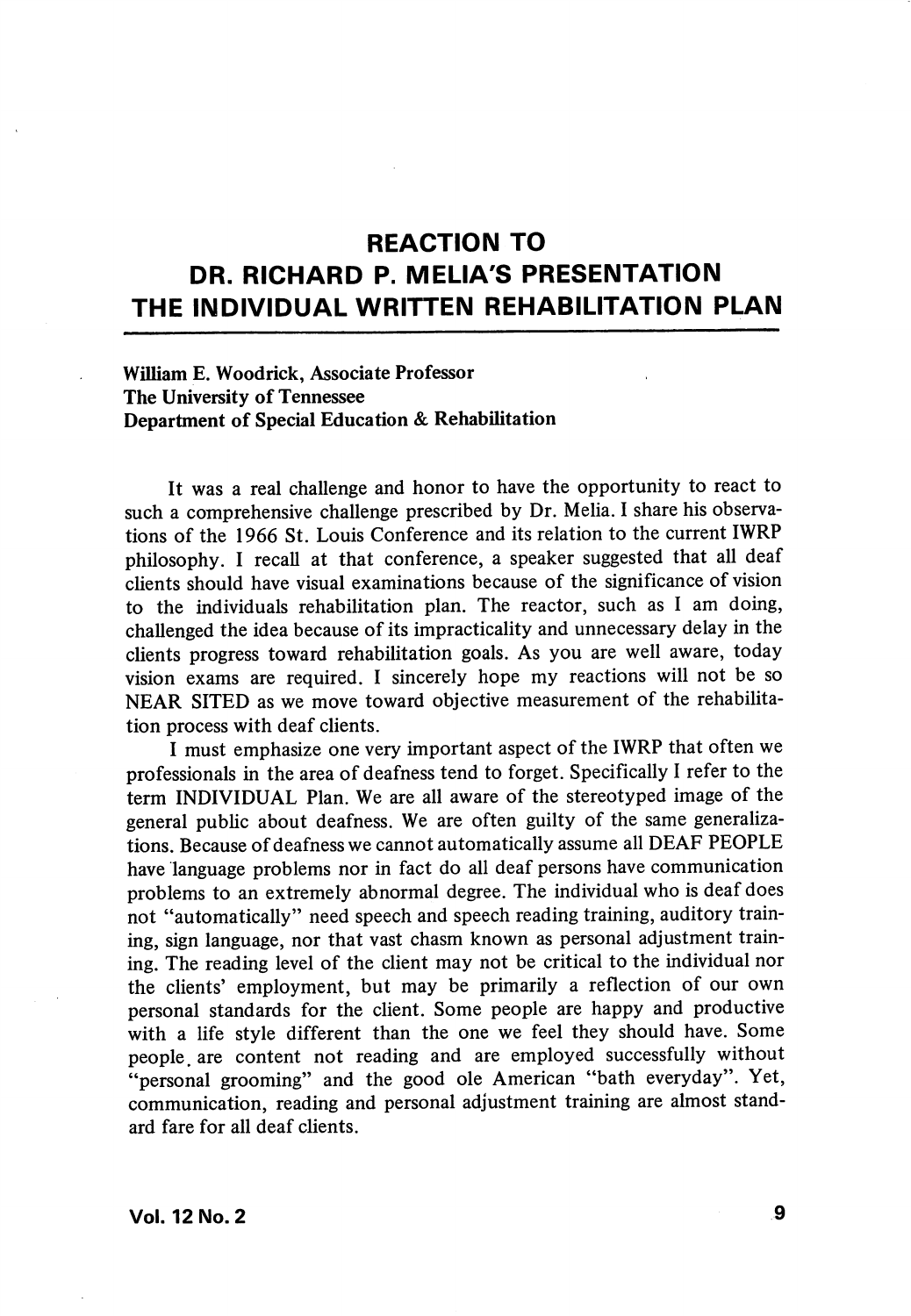The term "WRITTEN" does not, to me, mean merely writing on paper. A much more significant implication is that of joint planning and awareness of the client "what's going on". The "written" is just a reminder for the counselor/agency/chent as to what has been agreed upon. Writing, as you well know, is an ineffective tool of communication with some severely han dicapped deaf cUents. Depending upon the case workers' skill to sign "SIGN-PAPER-NAME-YOU" the clients signature is generally a minor accomplishment, and may indicate the clients "ability to write his name". It may have no relationship to the clients participation and understanding of the PLAN.

There is an implication in Dr. Melia's remarks that P.L. 94-142 may have some positive effect upon the reading level of deaf clients. The over simplified interpretation of "Least Restrictive Environment" to mean "Mainstreaming" with inadequate support service may very well have an adverse effect on the already grossly inadequate educational success with deaf youngsters. Even with individual educational plans, some deaf students may be grossly cheated by a lack of expertise of professionals to consider language development rather than communication vehicles for young deaf children.

The reference to 38 state coordinators is very superficial. A significant number of the coordinators have other major responsibilities within the Agency and very few have "LINE AUTHORITY". In fact, some do not have input at the policy making and financial planning level in the administration. Despite these innuendos, there are 24% of the states that have NO state coordinator and probably no state plan of services. All states may report counselors; however, the competency of these counselors to communicate effectively with a broad range of deaf individuals is not indicated. In fact, few states that I know of, assure quality communication to deaf clients. The concept referred to by Dr. Melia, and the philosophy of JOINT planning may be seriously jeopardized without such assistance. Free interchange of thoughts, decisions, goals, feelings must occur between the counselor and the client. The critical area, most difficult to acquire for the hearing counselor, is the receptive skill in Ameslan. The idiomatic non-English syntax of ASL (most comfortably used by a substantial number of deaf people) leaves many of us to misunderstanding. "Basic" communication skills on the part of the rehabilitation case worker is grossly inadequate for development of an effective relationship with general deaf population.

In this specific area, ADARA formerly PRWAD had discussed repeated ly the basic "certification" or endorsement of standards to which the RCD must function for working with deaf clients. As past president of PRWAD, I share the responsibility for no professional standards by which the competent counselor should be measured.

Dr. Melia referred to the PAR study and use of legislative terms in IWRP's and the inappropriate language used for clients understanding.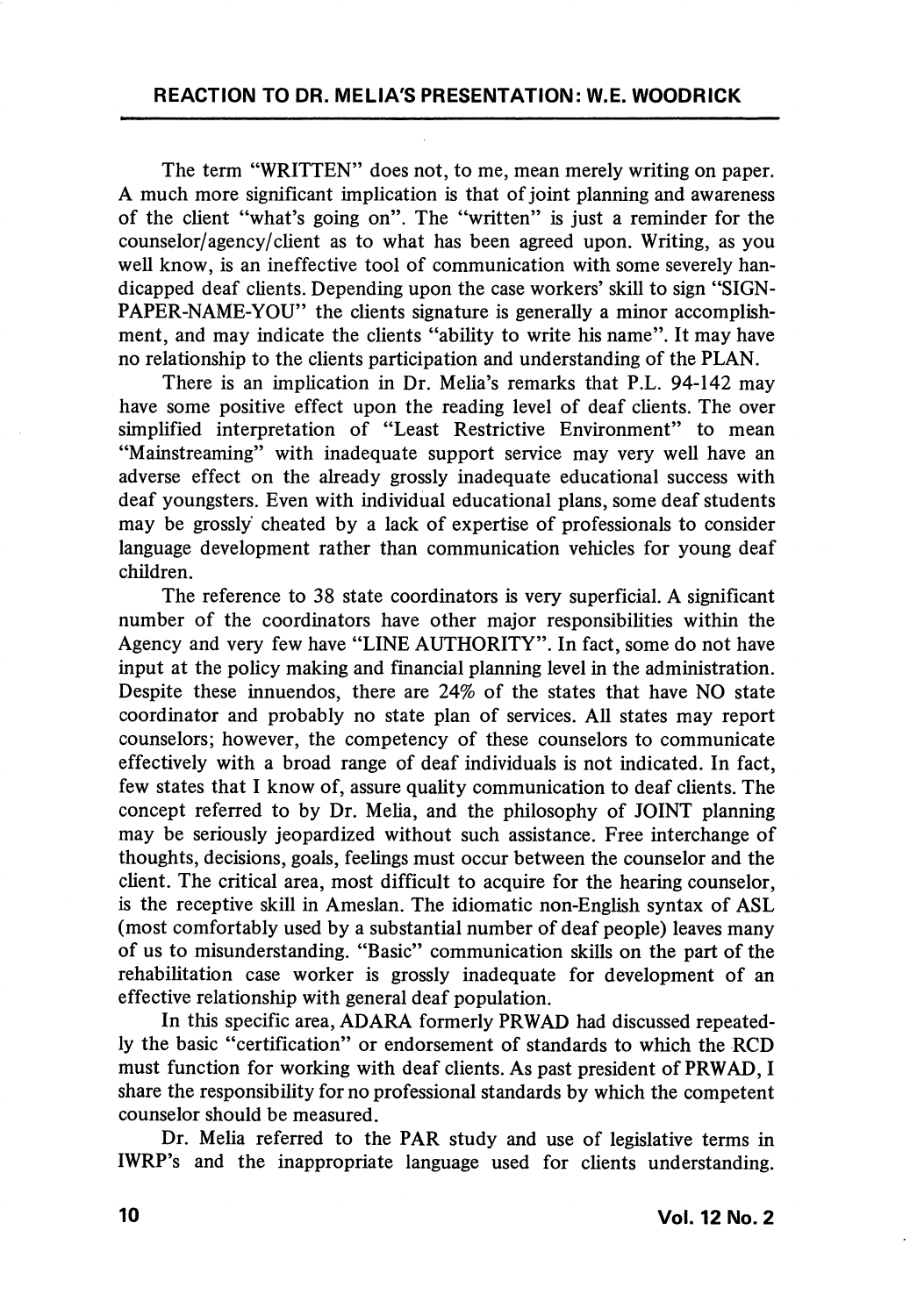Certainly, with many deaf clients a plan may be written that would be understandable to the client. The use of transformational grammar with simply structured syntax, controlled vocabulary and word forms (morpho logy) could make the written plan much more appropriate to the understanding level of the client. We are NOT training counselors to utilize this very simple tool for writing IWRP's as well as letters to the deaf client with limited reading comprehension. Does the client have a legitimate right to appeal the program when the written plan is obviously beyond the reading abihty of the client and clear documentation cannot be shown that the counselor has effective sign communication ability both expressively and receptively? In answer, effective rehabilitation counseling with the deaf clients is not "pui a sign on him, give him a dose of 'counseling' and guidance' " put him to work in a print shop, her on a key punch, and run off another copy of the IWRP filling in a correct name and address on the blank.

If the IWRP is to state a long range goal, services with intermediate objectives, a time frame and objective evaluation as implied (mandated?) then the key to services to severely handicapped deaf clients lies in the Vocational Evaluation. The reference made to the University of Tennessee/ Auburn/NYU publication "Deaf Evaluation and Adjustment Feasibility" is appropriate. One must recognize, however, that report is about the most comprehensive document on Vocational Evaluation of deaf clients to the present date. It certainly in no way is comprehensive. The people who put it together were practitioners who had experience in both deafness and voca tional evaluation. They were about the only totally knowledgeable people throughout RSA Region IV. The shortage of personnel in this field is abominable. Where are the training programs to meet this critical need in effective implementation of the IWRP? How can long range goals be derived when only an interview assessment is possible? This very fundamental lack of expertise and lack of personnel preparation, to me, is a major barrier to development of the IWRP.

I can visualize a situation where the communication ability of the deaf client would be critical to long range goals as well as intermediate objectives such as training and ultimate job placement. The evaluation of the clients com munication would be critical to plan development. Specifically, an assessment is needed of the clients communication ability as it relates to a situation;

How does client communicate both expressively and receptively with:

- 1. Peers
- 2. Counselor/interpreter
- 3. Non-familiar people
- 4. Potential employer or instructor

In such an instance the clients speech/speech reading, reading/writing, body language and facial expressions as well as signing skills would be important.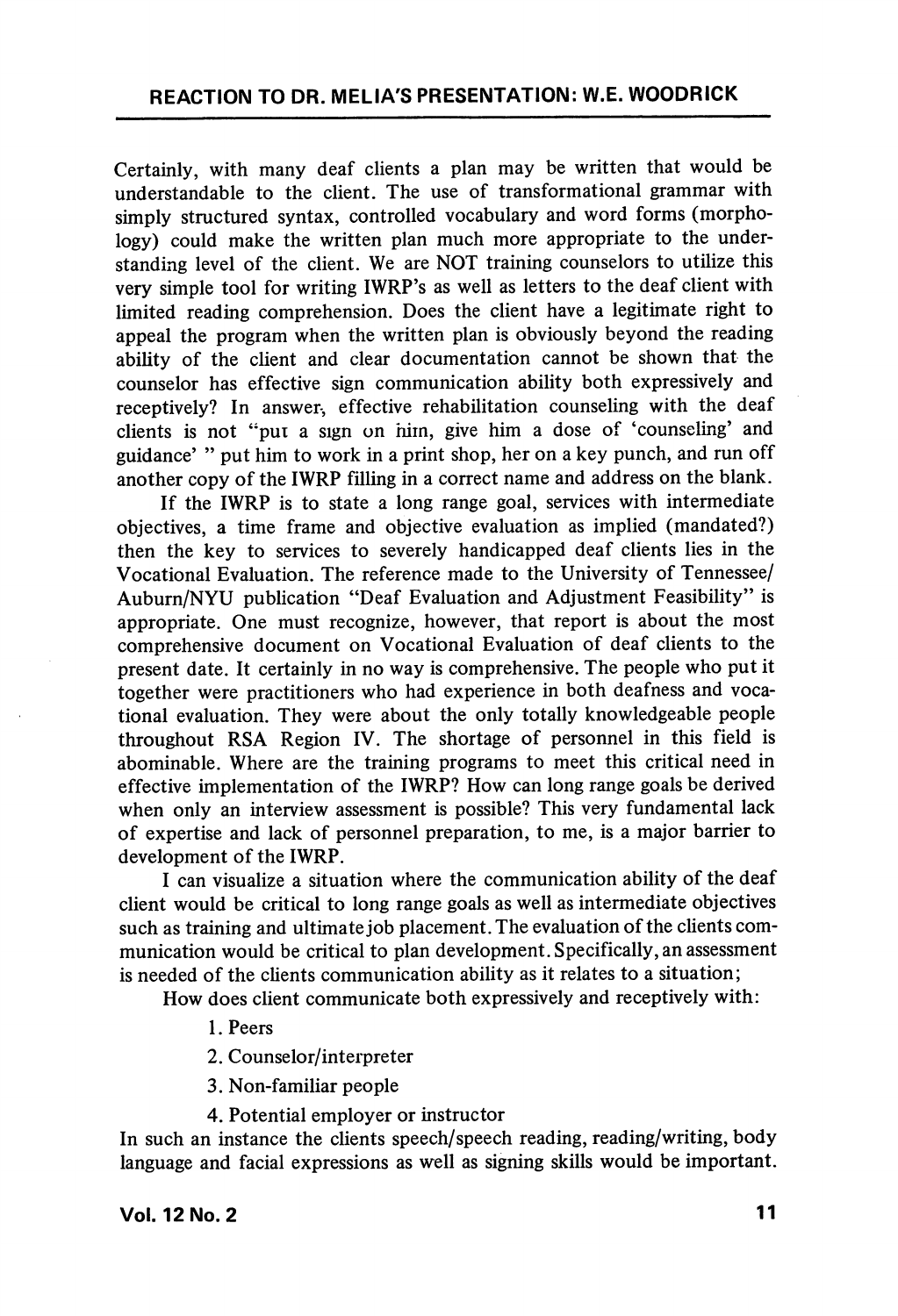Likewise would be their need for development of the skill and a time frame with an objective evaluation. To my knowledge, there is no vehicle for other than a subjective observation by the case worker. Shall the IWRP include such an initial goal? If so, how can this area be evaluated as to clients If so, how can this area be evaluated as to clients progress?

The rehabilitation plan for many deaf client needs to include some specific well defined behavior relating to communication ability, independent living skills, and knowledge of community resources. As a "cultural group" one may assume many deaf people do not have access because of communica tion barriers. Among those are such critical services as Health, Welfare, and Education as well as enrichment areas relating to cultural activities provided most citizens. The deaf persons' mode to communication and the apathetic attitude of the agency toward the deaf persons' need will impede use of many community resources in IWRP development. Although, ideally each public service and every professional service provider should meet the communication level of the client, this will simply not occur immediately despite the mandate of Section 504. The implications for the rehabilitation agency is the use of the community service via an interpreter. In fact, the interpreter may be the only key by which many deaf people can realize their rehabilitation goals. The serious shortage of competent interpreters may drastically effect the provision of services and almost certainly effect the TIME frame for services. An objective as simple as an employment interview may be delayed because there is no interpreter available. Indeed the job opening may be gone in a matter of hours in a tight employment market. The tragedy to the deaf human being in need will far outweigh any "evaluation" of effectiveness of service. Truly the deafness rehabilitation size and organization are factors that can be contributed toward the IWRP, however, the implementation of the plan is dependent upon human re sources. Until the critical needs of competent quality personnel are met, the philosophy of the IWRP may remain in discussions such as ours, here, in this time and place.

Since I was asked to speak from the standpoint of the "personnel training" component of rehabilitation you may have anticipated my reaction to your paper. Throughout your presentation you referred to long range goals of IWRP, however, a very significant intermediate objective which we have not evaluated is the quantity and quality of professional personnel. The time frame for reaching this objective extends well beyond one week, one month or 3 months "crash course" currently supplying the major number of personnel to the field.

In closing these are some very fundamental questions that effect the implementation of the IWRP. I challenge you to consider these topics:

l.To what extent does the IWRP describe the specific handicap im posed by deafness/hearing impairment on the individual client?